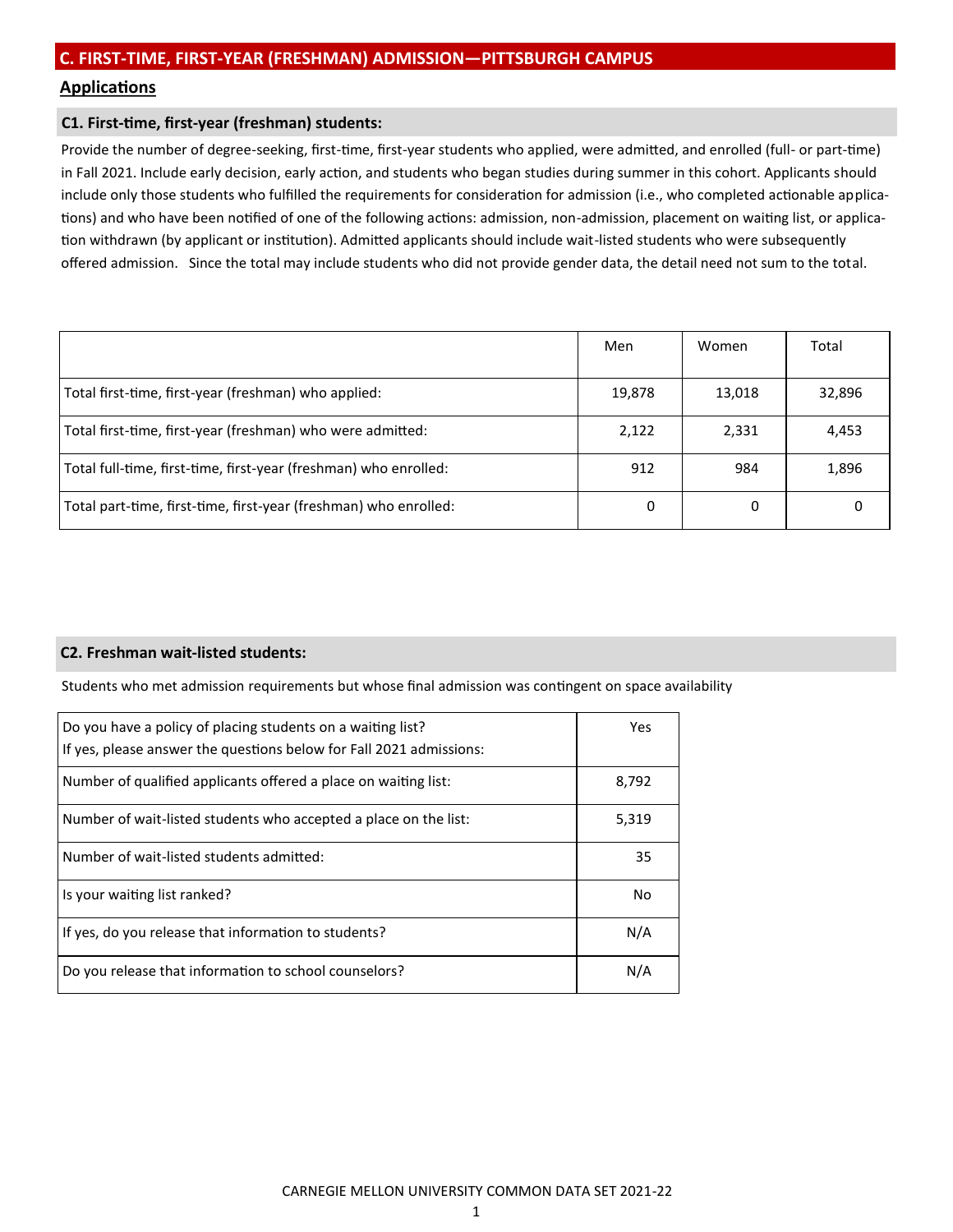# **Admission Requirements**

# **C3. High school completion requirement**

Identify your high school completion requirement for degree-seeking entering students:

## **High school diploma is required and GED is accepted**

# **C4. Does your institution require or recommend a general college-preparatory program for degree-seeking students? Require**

# **C5. Distribution of high school units required and/or recommended.**

Specify the distribution of academic high school course units required and/or recommended of all or most degree-seeking students using Carnegie units (one unit equals one year of study or its equivalent). If you use a different system for calculating units, please convert.

|                                  | <b>Units Required</b>   | <b>Units Recommended</b> |
|----------------------------------|-------------------------|--------------------------|
| Total academic units*            |                         |                          |
| English                          | 4                       | 4                        |
| Mathematics                      | $\overline{\mathbf{4}}$ | $\pmb{4}$                |
| Science                          | 3                       | 3                        |
| Of these, units that must be lab |                         |                          |
| Foreign language                 | $\overline{2}$          | $\overline{2}$           |
| Social studies                   |                         |                          |
| History                          |                         |                          |
| Academic electives               | 3                       | 3                        |
| Computer science                 |                         |                          |
| Visual/Performing arts           |                         |                          |
| Other                            |                         |                          |

\*Average requirements stated above. Requirements vary by program—please reference the *Carnegie Mellon Application Instructions Booklet* on the CMU admissions website for program-specific requirements.

# **Basis for Selection**

**C6. Do you have an open admission policy, under which virtually all secondary school graduates or students with GED equivalency diplomas are admitted without regard to academic record, test scores, or other qualifications?**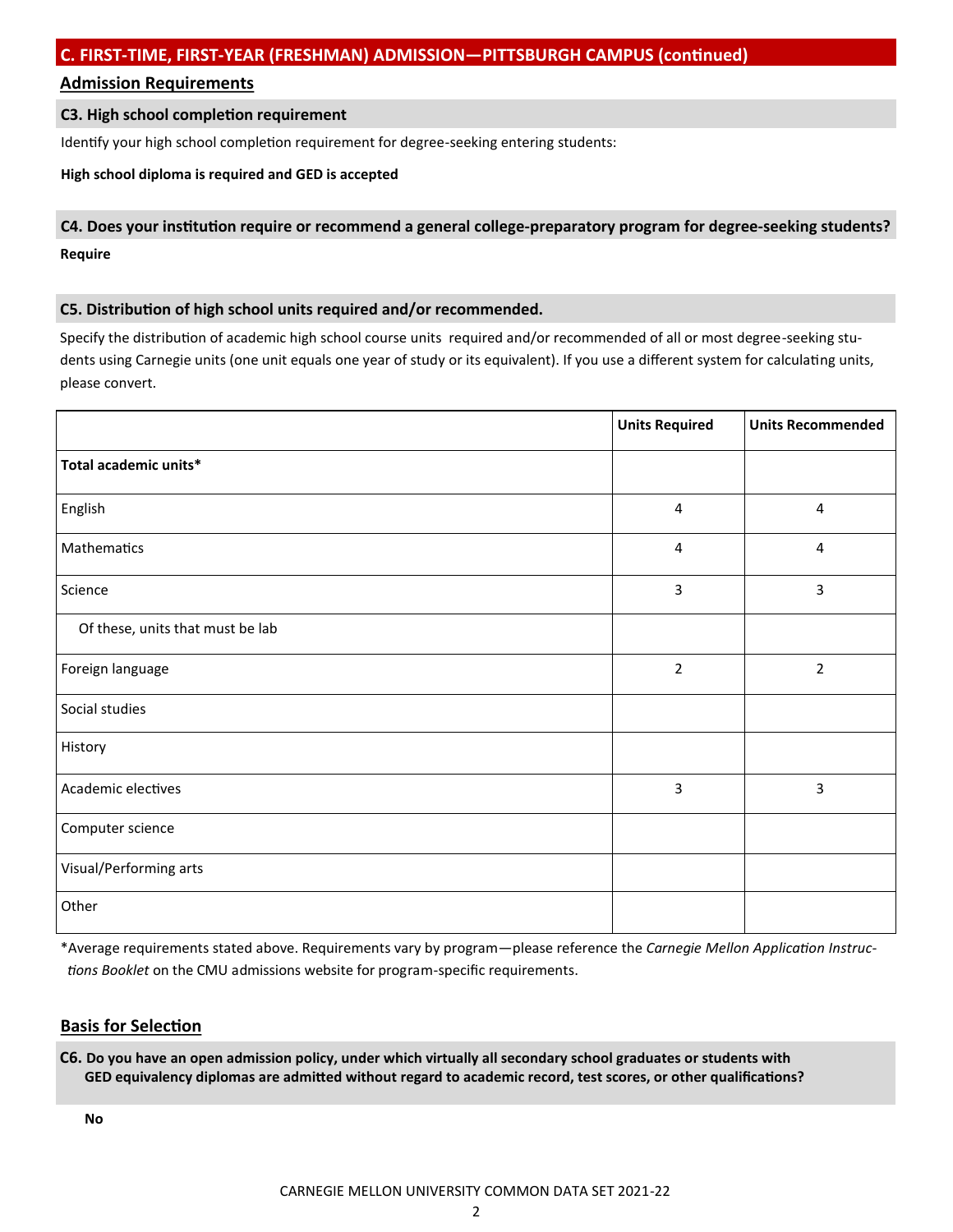# **C7. Relative importance of each of the following academic and nonacademic factors in your first-time, first-year, degree-seeking (freshmen) admission decisions.**

|                                   | <b>Very important</b> | Important          | <b>Considered</b>         | <b>Not considered</b> |
|-----------------------------------|-----------------------|--------------------|---------------------------|-----------------------|
| <b>Academic</b>                   |                       |                    |                           |                       |
| Rigor of secondary school record  | $\pmb{\mathsf{X}}$    |                    |                           |                       |
| Class rank                        | $\mathsf{X}$          |                    |                           |                       |
| Academic GPA                      | $\pmb{\times}$        |                    |                           |                       |
| Standardized test scores          |                       |                    | $\boldsymbol{\mathsf{X}}$ |                       |
| Application essay                 |                       | $\mathsf{X}$       |                           |                       |
| Recommendation(s)                 |                       | $\pmb{\times}$     |                           |                       |
| Nonacademic                       |                       |                    |                           |                       |
| Interview                         |                       |                    |                           | $\pmb{\times}$        |
| <b>Extracurricular activities</b> | $\mathsf{X}$          |                    |                           |                       |
| Talent/ability                    |                       | $\mathsf{X}$       |                           |                       |
| Character/personal qualities      | $\pmb{\times}$        |                    |                           |                       |
| First generation                  |                       | $\mathsf{X}$       |                           |                       |
| Alumni/ae relation                |                       |                    | $\boldsymbol{\mathsf{X}}$ |                       |
| Geographical residence            |                       |                    | X                         |                       |
| State residency                   |                       |                    |                           | X                     |
| Religious affiliation/commitment  |                       |                    |                           | $\pmb{\times}$        |
| Racial/ethnic status              |                       | $\pmb{\mathsf{X}}$ |                           |                       |
| Volunteer work                    | $\pmb{\mathsf{X}}$    |                    |                           |                       |
| Work experience                   |                       | X                  |                           |                       |
| Level of applicant interest       |                       |                    |                           | $\pmb{\times}$        |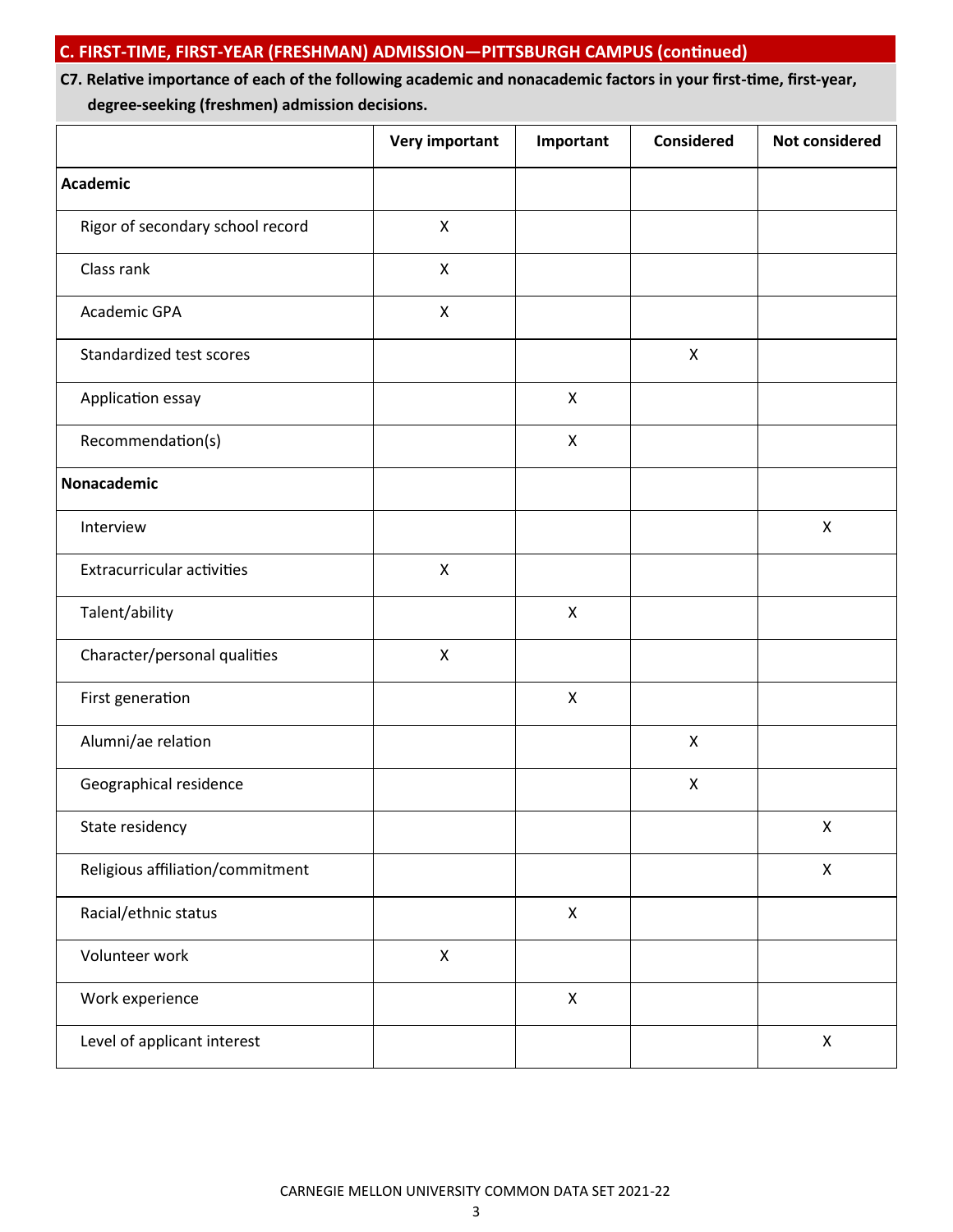# **C. FIRST-TIME, FIRST-YEAR (FRESHMAN) ADMISSION—PITTSBURGH CAMPUS (continued) SAT and ACT Policies**

#### **C8. Entrance exams**

A. Does your institution make use of SAT, ACT, or SAT Subject Test scores in **admission** decisions for first-time, first-year, degree seeking applicants? **Yes**

Reflect your institution's policies for use in admission for **Fall 2022**.

|                                  | Require | Recommend | Require<br>for Some | <b>Consider if</b><br>Submitted | Not used |
|----------------------------------|---------|-----------|---------------------|---------------------------------|----------|
| <b>SAT or ACT</b>                |         |           |                     | X                               |          |
| ACT only                         |         |           |                     |                                 |          |
| SAT only                         |         |           |                     |                                 |          |
| SAT and SAT subject tests or ACT |         |           |                     |                                 |          |
| <b>SAT Subject Tests</b>         |         |           |                     |                                 | х        |

- B. If your institution will make use of the SAT or ACT in admission decisions for first-time, first-year, degree-seeking applicants for **Fall 2023** please indicate which ONE of the following applies:
	- **ACT with or without Writing accepted**
	- **- SAT with or without Essay component accepted**
- C. Please indicate how your institution will use the SAT or ACT essay component:

|                                              | <b>SAT essay</b> | <b>ACT essay</b> |
|----------------------------------------------|------------------|------------------|
| For admission                                |                  |                  |
| For placement                                |                  |                  |
| For advising                                 |                  |                  |
| In place of an application essay             |                  |                  |
| As a validity check on the application essay |                  |                  |
| No college policy as of now                  |                  |                  |
| Not using essay component                    | Χ                | Λ                |

- D. In addition, does your institution use applicants' test scores for academic advising? **No**
- E. Latest date by which SAT or ACT scores must be received for fall-term admission: **December 1**

Latest date by which SAT Subject Test scores must be received for fall-term admission: **December 1**

- **F.** If necessary, use this space to clarify your test policies (e.g., if tests are recommended for some students, or if tests are not required of some students): **Due to the COVID-19 pandemic, SAT and ACT scores are currently completely optional. SAT Subject Tests are neither required nor recommended, and aren't considered in our admission process. (See https://admission.enrollment.cmu.edu/ for additional information.**
- G. Please indicate which tests your institution uses for placement (e.g., state tests):

| <b>SAT</b>        | ́ | ΑP                 |
|-------------------|---|--------------------|
| <b>ACT</b>        |   | <b>CLEP</b>        |
| SAT subject tests |   | Institutional exam |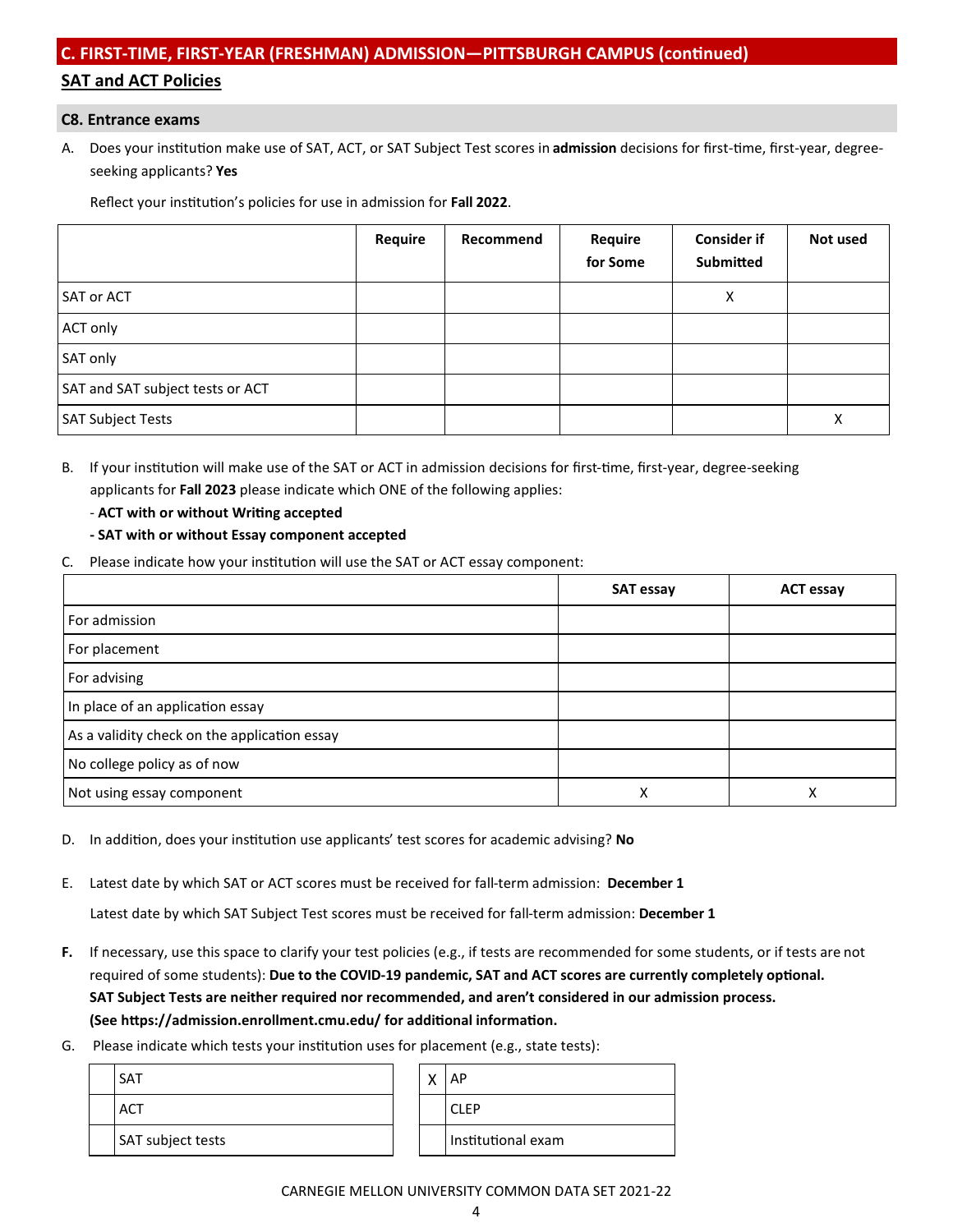# **Freshman Profile**

**C9. Percent and number of first-time, first-year (freshman) students enrolled in Fall 2021 who submitted national standardized (SAT/ACT) test scores. Include information for all enrolled, degree-seeking, first-time, first-year (freshman) students who submitted their test scores.**

|            | <b>Percent Submitting</b> | Number Submitting |
|------------|---------------------------|-------------------|
| <b>SAT</b> | 47.7%                     | 905               |
| ACI        | 21.9%                     | 416               |

|                                        | 25th Percentile | <b>75th Percentile</b> |
|----------------------------------------|-----------------|------------------------|
| <b>SAT Composite</b>                   |                 |                        |
| SAT Evidence-based Reading and Writing | 710             | 760                    |
| <b>SAT Math</b>                        | 770             | 800                    |
|                                        |                 |                        |
| <b>ACT Composite</b>                   | 33              | 35                     |
| <b>ACT Math</b>                        | 33              | 36                     |
| <b>ACT English</b>                     | 34              | 36                     |
| <b>ACT Writing</b>                     |                 |                        |

*Question C9 is continued on the next page*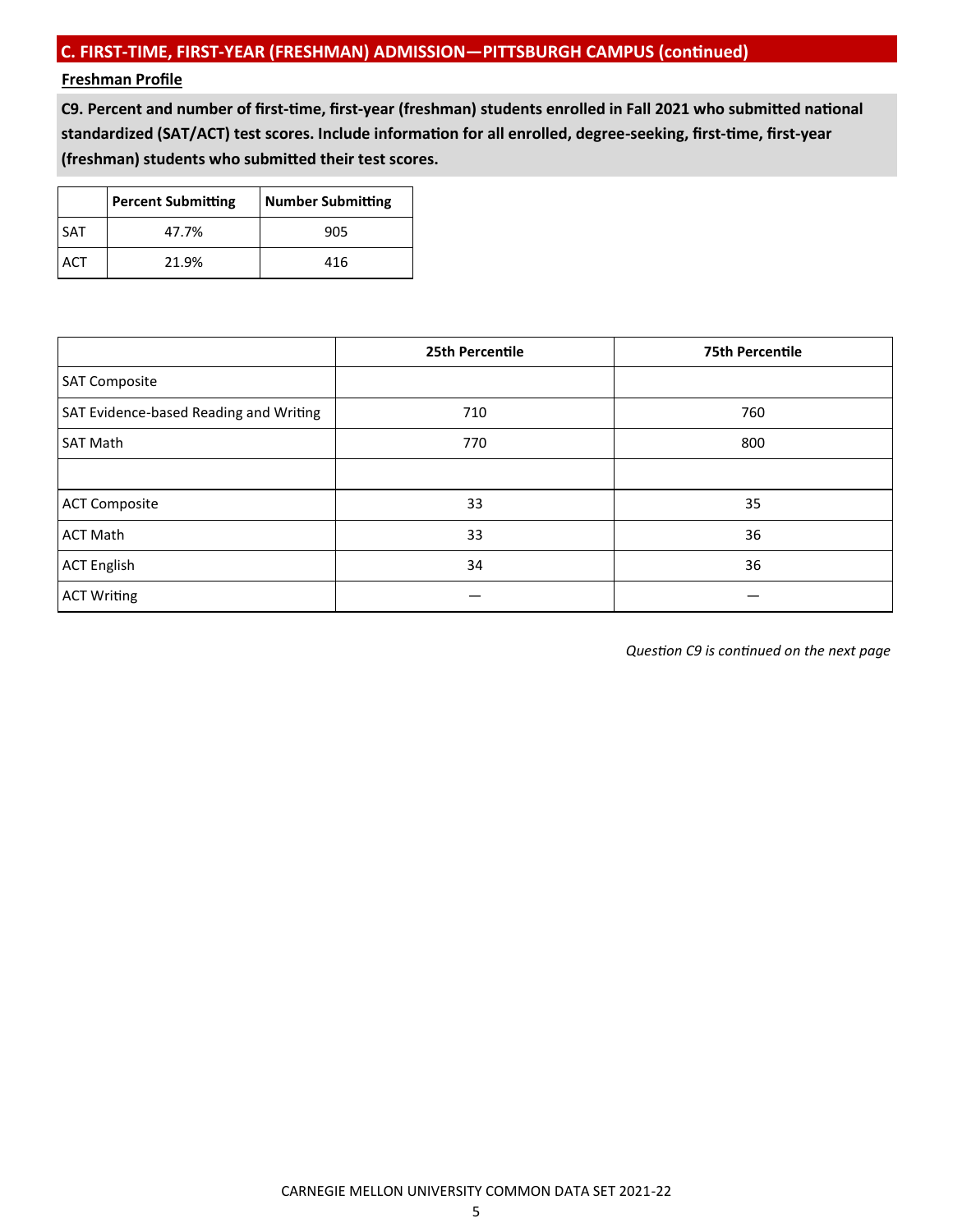# **Freshman Profile**

**C9 (continued). Percent and number of first-time, first-year (freshman) students enrolled in Fall 2021 who submitted national standardized (SAT/ACT) test scores. Include information for all enrolled, degree-seeking, first-time, firstyear (freshman) students who submitted their test scores.**

Percent of first-time, first-year (freshman) students with scores in each range:

|           | <b>SAT Composite</b> |  |
|-----------|----------------------|--|
| 1400-1600 | 93.8%                |  |
| 1200-1399 | 5.9%                 |  |
| 1000-1199 | 0.3%                 |  |
| 800-999   | 0.0%                 |  |
| 600-799   | 0.0%                 |  |
| 400-599   | 0.0%                 |  |
|           |                      |  |

|         | <b>SAT Evidence-based Reading</b> | <b>SAT Math</b> | <b>SAT Writing</b> |
|---------|-----------------------------------|-----------------|--------------------|
| 700-800 | 87.9%                             | 93.8%           |                    |
| 600-699 | 11.4%                             | 5.0%            |                    |
| 500-599 | 0.8%                              | 1.2%            |                    |
| 400-499 | 0.0%                              | $0.0\%$         |                    |
| 300-399 | 0.0%                              | 0.0%            |                    |
| 200-299 | 0.0%                              | $0.0\%$         |                    |
|         |                                   |                 |                    |

|           | <b>ACT Composite</b> | <b>ACT English</b> | <b>ACT Math</b> |
|-----------|----------------------|--------------------|-----------------|
| $30 - 36$ | 93.5%                | 91.8%              | 89.7%           |
| 24-29     | 5.8%                 | 7.0%               | 9.4%            |
| 18-23     | 0.7%                 | 1.2%               | 1.0%            |
| $12 - 17$ | $0.0\%$              | 0.0%               | 0.0%            |
| $6 - 11$  | 0.0%                 | 0.0%               | 0.0%            |
| Below 6   | $0.0\%$              | 0.0%               | 0.0%            |
|           |                      |                    |                 |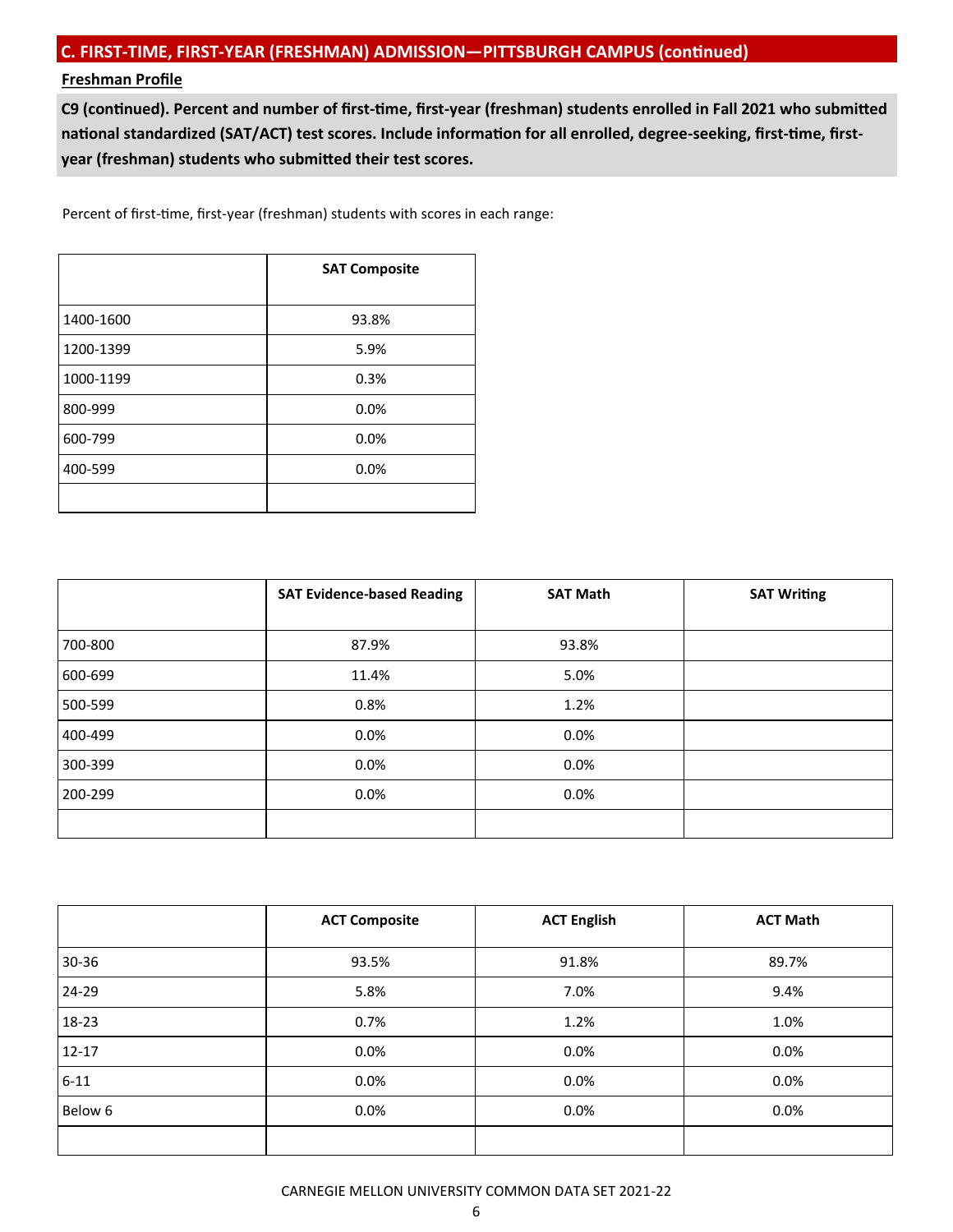**C10. Percent of all degree-seeking, first-time, first-year (freshman) students who had high school class rank within each of the following ranges (report information for those students from whom you collected high school rank information).**

| Percent in top tenth of high school graduating class                                                 | 88.9% |
|------------------------------------------------------------------------------------------------------|-------|
| Percent in top quarter of high school graduating class                                               | 99.5% |
| Percent in top half of high school graduating class                                                  | 99.5% |
| Percent in bottom half of high school graduating class                                               | 0.5%  |
| Percent in bottom quarter of high school graduating class                                            | 0.0%  |
| Percent of total first-time, first-year (freshman) students who submitted<br>high school class rank: | 56.5% |

Top half + bottom half =  $100\%$ 

**C11. Percentage of all enrolled, degree-seeking, first-time, first-year (freshman) students who had high school grade point averages within each of the following ranges (using 4.0 scale). Report information only for those students from whom you collected high school GPA.**

| Percent who had GPA of 4.0                   | 44.5% |
|----------------------------------------------|-------|
| Percent who had GPA of between 3.75 and 3.99 | 40.1% |
| Percent who had GPA between 3.50 and 3.74    | 11.5% |
| Percent who had GPA between 3.25 and 3.49    | 2.4%  |
| Percent who had GPA between 3.00 and 3.24    | 0.8%  |
| Percent who had GPA between 2.50 and 2.99    | 0.1%  |
| Percent who had GPA between 2.0 and 2.49     | 0.0%  |
| Percent who had GPA between 1.0 and 1.99     | 0%    |
| Percent who had GPA below 1.0                | 0%    |

# **C12. High school GPA of all degree-seeking, first-time, first-year (freshman) students:**

| Average high school GPA of all degree-seeking, first-time, first-year (freshman) students who submitted GPA | 3.89 |
|-------------------------------------------------------------------------------------------------------------|------|
| Percent of total first-time, first-year (freshman) students who submitted high school GPA:                  | 100% |

# **Admission Policies**

# **C13. Application fee** Does your institution have an application fee? **Yes** Amount of application fee: **\$75** Can it be waived for applicants with financial need? **Yes** If you have an application fee and an on-line application option, please indicate policy for students who apply online: **Same fee** Can on-line application fee be waived for applicants with financial need? **Yes**